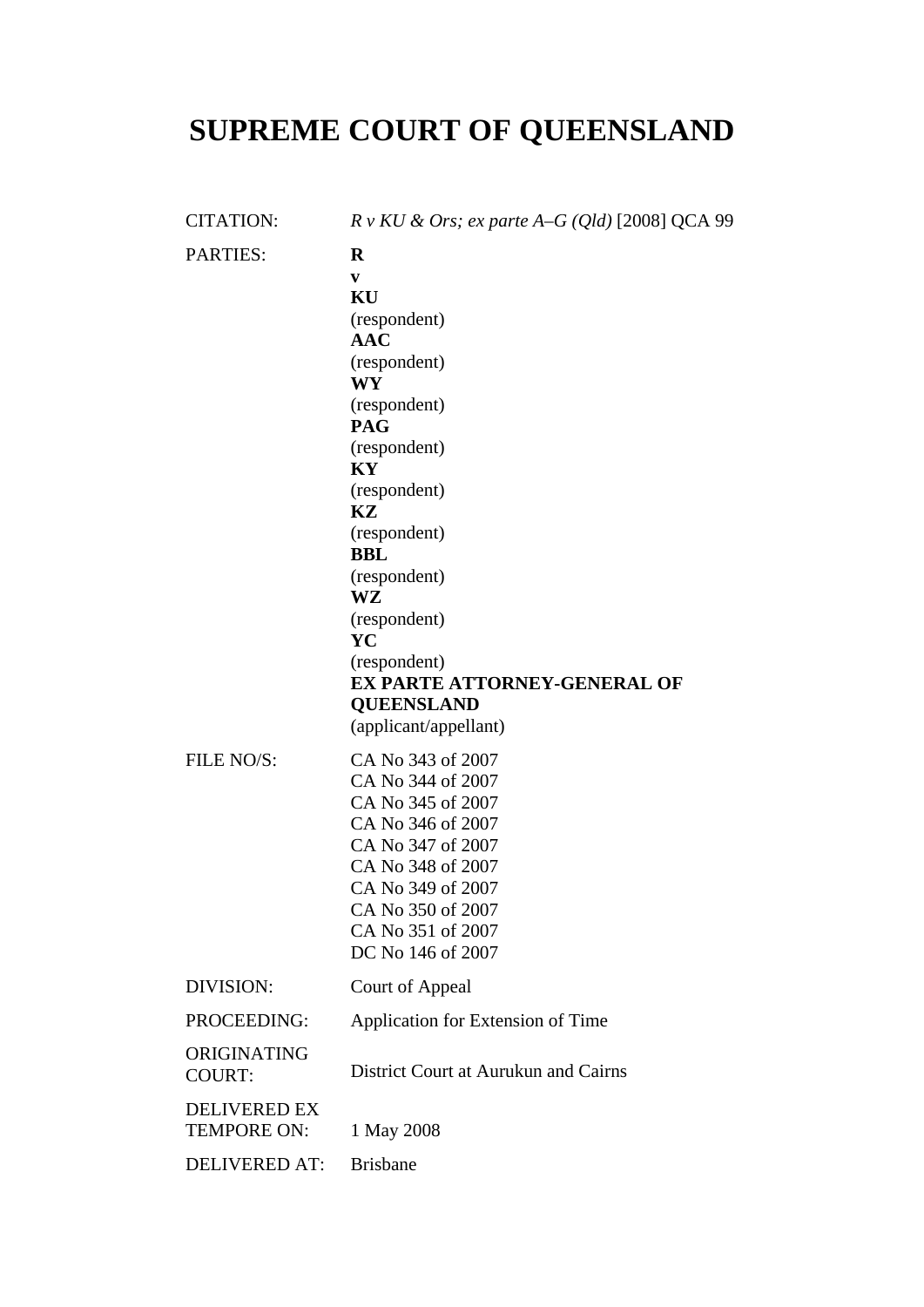| HEARING DATE:      | 1 May 2008                                                                                                                                                                                                                                                                                                                                                                                                                                           |
|--------------------|------------------------------------------------------------------------------------------------------------------------------------------------------------------------------------------------------------------------------------------------------------------------------------------------------------------------------------------------------------------------------------------------------------------------------------------------------|
| <b>JUDGES:</b>     | de Jersey CJ, McMurdo P and Keane JA<br>Judgment of the Court                                                                                                                                                                                                                                                                                                                                                                                        |
| <b>ORDER:</b>      | Extend the time for the filing of any additional evidence,<br>as per para three of the order of 13 February 2008, until<br>4:00 pm on 9 May 2008 and the application is otherwise<br>refused.                                                                                                                                                                                                                                                        |
| <b>CATCHWORDS:</b> | CRIMINAL LAW - APPEAL AND NEW TRIAL AND<br>INQUIRY AFTER CONVICTION - APPEAL AND NEW<br>TRIAL - APPEAL AGAINST SENTENCE - APPEAL BY<br>ATTORNEY-GENERAL OR OTHER CROWN LAW<br>OFFICER – Where the respondents have not yet received<br>from the Chief Executive the pre-sentence reports ordered in<br>relation to the three adult respondent – Whether the hearing<br>dates for the appeal, 13, 14 and 15 May 2008 be vacated, and<br>new dates set |
| <b>COUNSEL:</b>    | W Sofronoff QC SG, with E S Wilson, for the<br>appellant/respondent<br>A Kimmins for the respondents/applicants                                                                                                                                                                                                                                                                                                                                      |
| <b>SOLICITORS:</b> | Director of Public Prosecutions (Queensland) for the<br>appellant/respondent<br>Aboriginal and Torres Strait Islander Legal Services for the<br>respondents/applicants                                                                                                                                                                                                                                                                               |

- [1] **CHIEF JUSTICE**: The respondents seek orders that the hearing dates for the appeals, 13, 14 and 15 May 2008, be vacated, and new dates set. The basis of the application that there will likely be an insufficient interval between the respondents' legal representatives' receipt of pre-sentence reports for the three adult respondents and the commencement of the hearing on 13 May.
- [2] On 13 February 2008, the Court ordered the Chief Executive of the Department of Corrective Services to prepare pre-sentence reports for the six juvenile respondents, and provide them to the Court by 13 March 2008. The Court also requested the head of the Department of Youth Justice at Griffith University to prepare up to date psychological assessments for all respondents, and furnish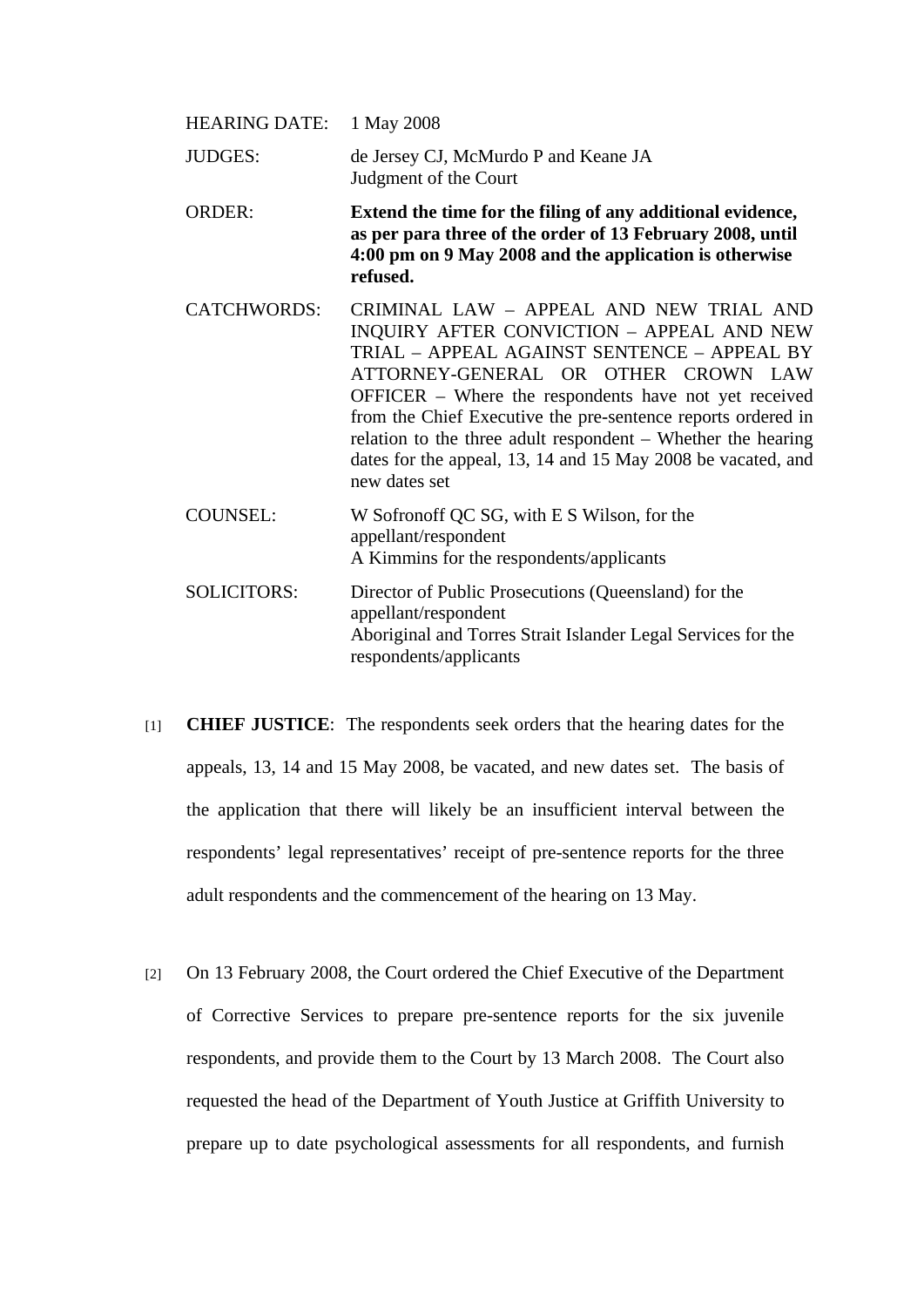them to the Court by the same date, 13 March 2008. Then on 19 February 2008, the Court ordered the Chief Executive to prepare pre-sentence reports for the three adult respondents, to be provided by 13 March 2008.

- [3] With a letter of 19 March 2008, the Registrar forwarded to the parties copies of the reports which had been received by then. They were the pre-sentence reports prepared by the Chief Executive in relation to the six juvenile respondents. The respondents' solicitor swears that this letter dated 19 March 2008 was not received at her Cairns office until as late as 27 March 2008.
- [4] The Griffith University reports in relation to the juvenile respondents were provided with a letter from the Registrar dated 19 March 2008. That letter was in fact sent on 19 April 2008. The respondents' solicitors swears that she received that letter and the enclosed material on 23 April 2008.
- [5] In summary, by 13 May 2008, the first day of the hearing as presently set, the respondents' representatives will have had the Chief Executive's pre-sentence reports on the juvenile offenders for almost seven weeks, and the Griffith University reports on those respondents for three weeks. That will have allowed ample time for the consideration of those reports by the juvenile respondents' legal representatives and the preparation of any response. I point out that the Court granted the extension of time on 13 February 2008, and one might reasonably have expected comprehensive preparation for the substantive appeals to have commenced forthwith.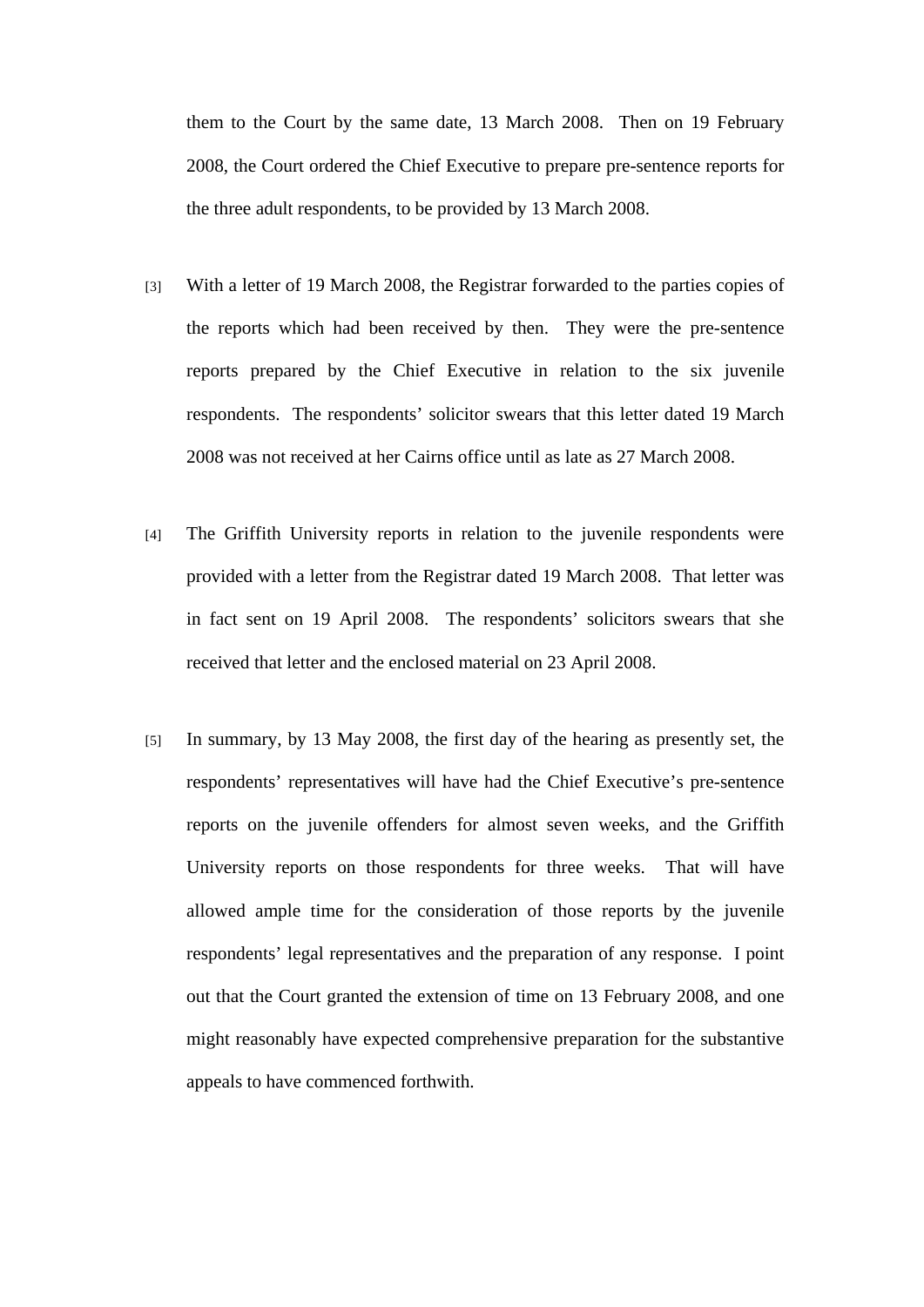[6] Unfortunately, the Court has not yet received from the Chief Executive the presentence reports ordered in relation to the three adult respondents, being reports containing psychological and psychiatric assessments of those respondents. In the letter of 19 April 2008 (dated March), the Registrar said:

> 'Corrective Services advise that the reports for the three adults will not be available under after 9 May 2008.'

This situation is unfortunate bearing in mind that the order for the preparation of the reports was made on 19 February, envisaging their being provided by 13 March. In any event, the position now taken on behalf of the adult respondents is that assuming the provision of the reports on about 9 May, there would be insufficient time prior to the commencement of the hearing on 13 May for the consideration of the reports and the preparation of any responding material.

- [7] In respect of the juvenile respondents, there will as previously mentioned have been ample time by the commencement of the hearing on 13 May for the filing of any responding material. The existing direction in relation to the filing of additional evidence should be varied to extend the cut-off date for the filing of that material to 4.00 pm on Friday, 9 May 2008. There is no reason why the appeal hearing set to commence on 13 May should not proceed, even if confined only to the position of the juvenile respondents.
- [8] I turn to the position of the three adult respondents. The order of 13 February 2008 provided that the respondents file any additional evidence by 3 April. But it is, at this stage, entirely conjectural whether any of the adult respondents will in fact seek to rely on the pre-sentence reports which are to come, or if so, whether the respondents would wish to present evidence in response. In those